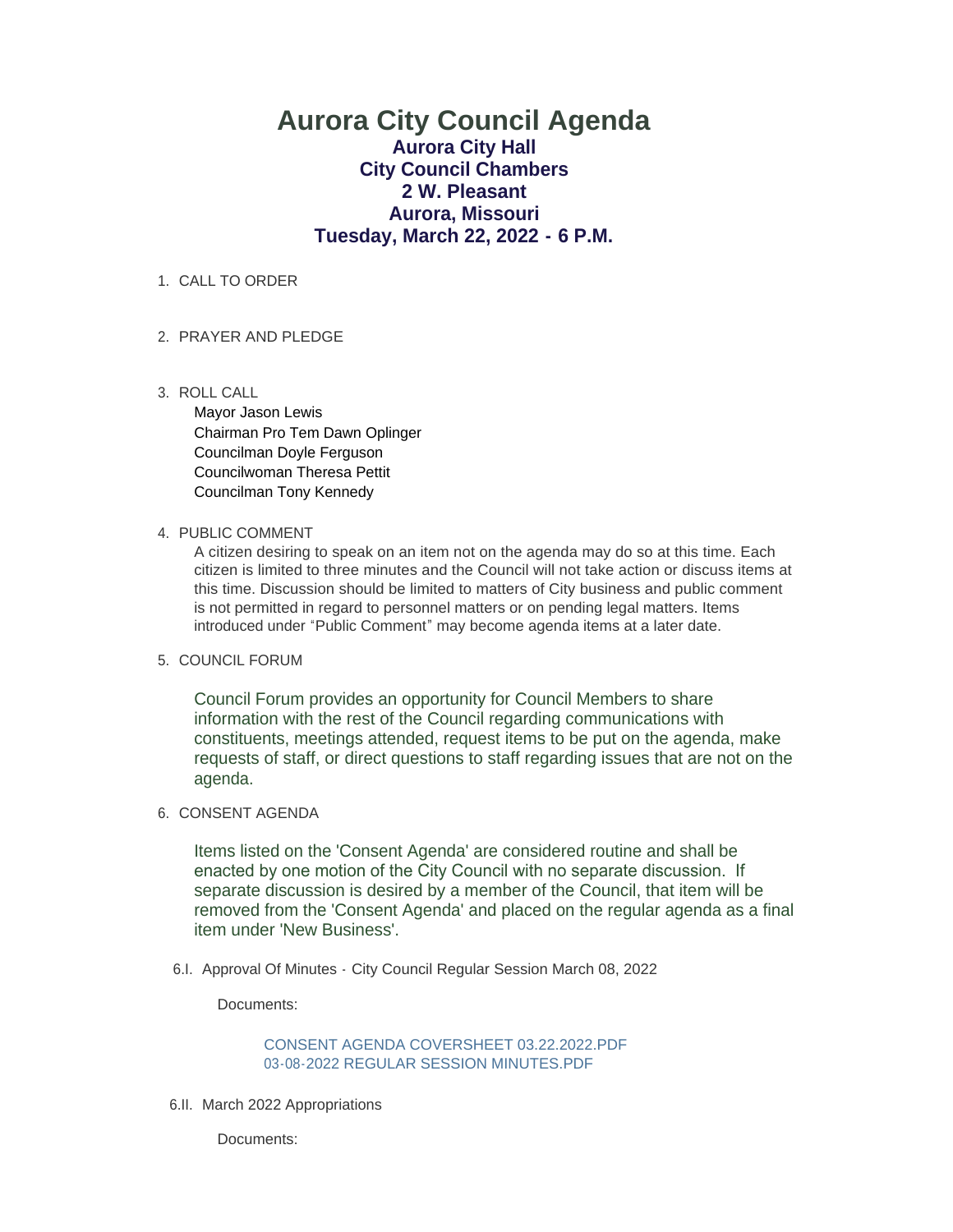# 7. OLD BUSINESS

- 8. NEW BUSINESS
	- 8.I. Special Event Application 5K Mercy Run

Documents:

[COUNCIL AGENDA COVER SHEET 5TH ANNUAL MERCY AURORA RUN](https://www.aurora-cityhall.org/AgendaCenter/ViewFile/Item/1648?fileID=1940)  TO CARE.PDF [APPLICATION AND MAP FOR AURORA MERCY RUN 9.24.22.PDF](https://www.aurora-cityhall.org/AgendaCenter/ViewFile/Item/1648?fileID=1941)

8.II. Special Event Application - Easter Parade

Documents:

[COUNCIL AGENDA COVER SHEET ANNUAL EASTER PARADE.PDF](https://www.aurora-cityhall.org/AgendaCenter/ViewFile/Item/1649?fileID=1942) [APPLICATION FOR EASTER PARADE 2022.PDF](https://www.aurora-cityhall.org/AgendaCenter/ViewFile/Item/1649?fileID=1943)

8.III. Resolution 2022-1840 Appointing City Treasurer

Documents:

[RESOLUTION 2022-1840 APPOINTMENT OF CITY TREASURER COVER](https://www.aurora-cityhall.org/AgendaCenter/ViewFile/Item/1655?fileID=1951)  SHEET.PDF [2022-1840 APPOINTMENT OF CITY TREASURER.PDF](https://www.aurora-cityhall.org/AgendaCenter/ViewFile/Item/1655?fileID=1952)

8.IV. Oath Of Office For New Treasurer And Deputy Clerk

Documents:

### [OATH OF OFFICE.PDF](https://www.aurora-cityhall.org/AgendaCenter/ViewFile/Item/1650?fileID=1944)

8.V. First Reading Of Ordinance 2022-3247 Amending Chapter 115, Establishing The Position Of Asst. City Manager

Documents:

[FIRST READING ORDINANCE 2022-3247 ESTABLISHING THE POSITION OF](https://www.aurora-cityhall.org/AgendaCenter/ViewFile/Item/1652?fileID=1953)  ASST. CITY MANAGER AGENDA COVER SHEET - COPY.PDF [ORDINANCE 2022-3247 AMENDING CHAPTER 115 ESTABLISHING THE](https://www.aurora-cityhall.org/AgendaCenter/ViewFile/Item/1652?fileID=1954)  POSITION OF ASSISTANT CITY MANAGER.PDF

8.VI. Second Reading Of Ordinance 2022-3247 Amending Chapter 115, Establishing The Position Of Asst. City Manager

Documents:

[SECOND READING ORDINANCE 2022-3247 ESTABLISHING THE POSITION](https://www.aurora-cityhall.org/AgendaCenter/ViewFile/Item/1654?fileID=1956)  OF ASST. CITY MANAGER AGENDA COVER SHEET.PDF [ORDINANCE 2022-3247 AMENDING CHAPTER 115 ESTABLISHING THE](https://www.aurora-cityhall.org/AgendaCenter/ViewFile/Item/1654?fileID=1955)  POSITION OF ASSISTANT CITY MANAGER.PDF

- 9. STAFF REPORTS/ORGANIZATIONAL BUSINESS
	- 1. Board Liaison Reports